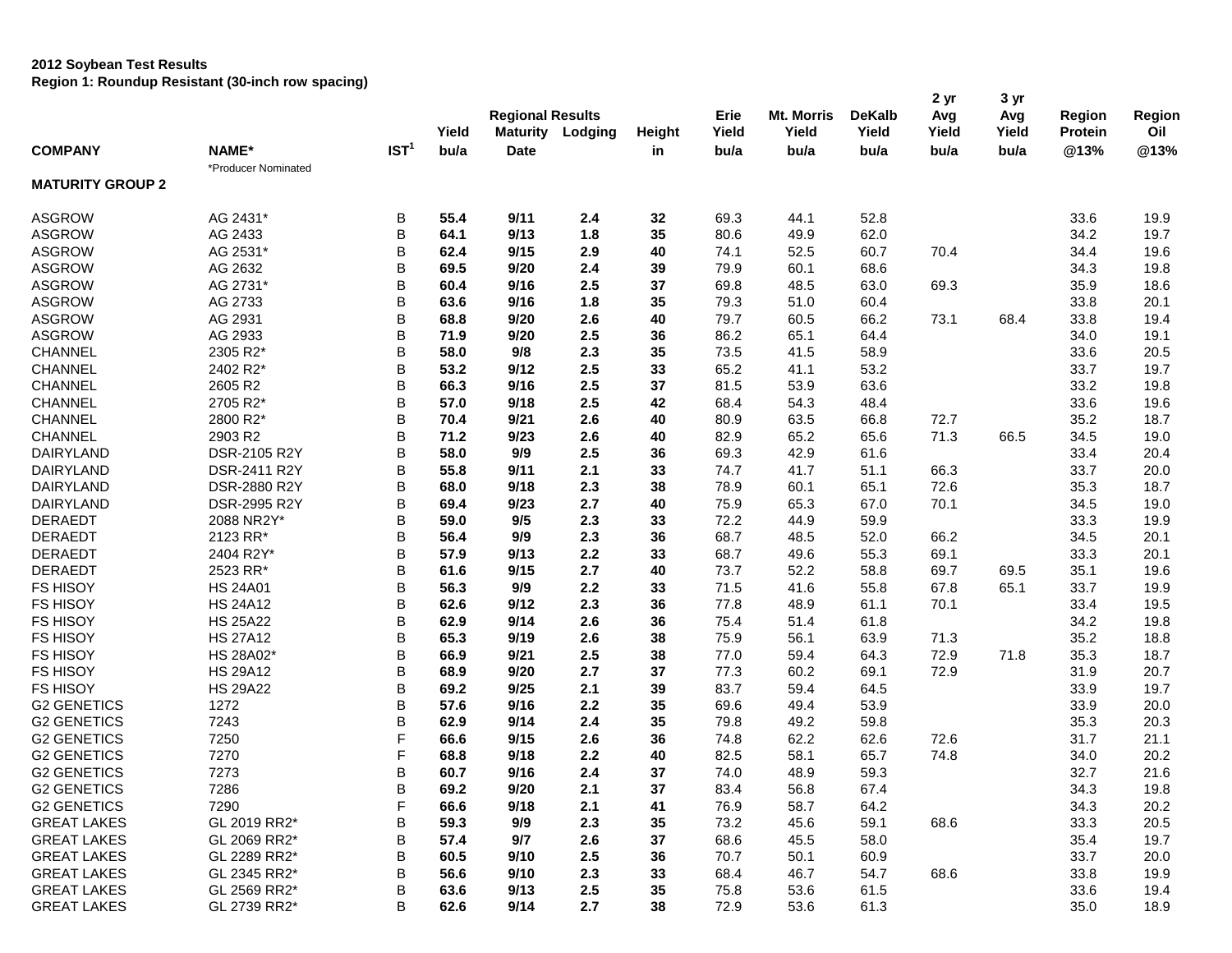## **2012 Soybean Test Results**

**Region 1: Roundup Resistant (30-inch row spacing)**

|                    |                     |                  | Yield | <b>Regional Results</b><br><b>Maturity</b> | Lodging | Height | Erie<br>Yield | Mt. Morris<br>Yield | <b>DeKalb</b><br>Yield | 2 yr<br>Avg<br>Yield | 3 yr<br>Avg<br>Yield | Region<br><b>Protein</b> | Region<br>Oil |
|--------------------|---------------------|------------------|-------|--------------------------------------------|---------|--------|---------------|---------------------|------------------------|----------------------|----------------------|--------------------------|---------------|
| <b>COMPANY</b>     | NAME*               | IST <sup>1</sup> | bu/a  | <b>Date</b>                                |         | in     | bu/a          | bu/a                | bu/a                   | bu/a                 | bu/a                 | @13%                     | @13%          |
|                    | *Producer Nominated |                  |       |                                            |         |        |               |                     |                        |                      |                      |                          |               |
| <b>GREAT LAKES</b> | GL 2949 RR2*        | B                | 69.8  | 9/20                                       | 2.5     | 40     | 81.2          | 59.9                | 68.2                   |                      |                      | 35.3                     | 18.7          |
| <b>HUGHES</b>      | 454                 | B                | 58.8  | 9/14                                       | 2.6     | 39     | 68.8          | 48.1                | 59.5                   | 68.8                 | 69.1                 | 34.8                     | 19.7          |
| <b>HUGHES</b>      | 555                 | B                | 57.4  | 9/12                                       | 2.6     | 37     | 72.5          | 41.7                | 58.2                   | 68.0                 | 66.3                 | 35.1                     | 19.5          |
| <b>HUGHES</b>      | 777                 | B                | 61.5  | 9/16                                       | 2.7     | 38     | 73.2          | 49.0                | 62.4                   | 68.5                 | 66.1                 | 35.4                     | 19.4          |
| JGL                | 260 CA*             | B                | 62.5  | 9/15                                       | 2.8     | 39     | 73.1          | 48.5                | 65.8                   | 67.4                 | 67.9                 | 31.6                     | 20.8          |
| <b>JGL</b>         | 282 CA*             | B                | 60.4  | 9/17                                       | 3.2     | 40     | 70.8          | 49.5                | 60.9                   | 64.6                 | 63.9                 | 32.3                     | 20.0          |
| <b>KRUGER</b>      | K2-1901             | B                | 58.4  | 9/4                                        | 2.4     | 35     | 74.4          | 40.8                | 59.9                   | 67.2                 |                      | 33.1                     | 20.3          |
| <b>KRUGER</b>      | K2-1902             | B                | 56.5  | 9/9                                        | 2.4     | 35     | 68.0          | 46.2                | 55.4                   | 66.9                 |                      | 34.0                     | 20.4          |
| <b>KRUGER</b>      | K2-2002             | B                | 58.9  | 9/15                                       | 2.5     | 38     | 69.5          | 46.4                | 60.9                   |                      |                      | 34.4                     | 20.1          |
| <b>KRUGER</b>      | K2-2102             | B                | 62.9  | 9/9                                        | 2.7     | 35     | 76.0          | 49.5                | 63.1                   | 69.8                 |                      | 33.9                     | 19.5          |
| <b>KRUGER</b>      | K2-2301             | B                | 57.3  | 9/11                                       | 2.4     | 33     | 68.9          | 48.1                | 54.9                   | 68.3                 |                      | 33.7                     | 19.9          |
| <b>KRUGER</b>      | K2-2303             | B                | 56.6  | 9/12                                       | 2.4     | 39     | 69.3          | 49.4                | 51.0                   |                      |                      | 33.7                     | 19.9          |
| <b>KRUGER</b>      | K2-2401             | B                | 58.9  | 9/10                                       | 2.4     | 36     | 71.9          | 45.8                | 59.1                   |                      |                      | 33.5                     | 20.1          |
| <b>KRUGER</b>      | K2-2503             | B                | 66.6  | 9/13                                       | 2.4     | 35     | 77.6          | 56.8                | 65.3                   |                      |                      | 34.1                     | 19.9          |
| <b>KRUGER</b>      | K2-2602             | B                | 68.1  | 9/15                                       | 2.7     | 36     | 76.8          | 59.9                | 67.6                   | 73.5                 |                      | 34.1                     | 19.6          |
| <b>KRUGER</b>      | K2-2704             | B                | 68.9  | 9/20                                       | 2.3     | 40     | 78.9          | 59.7                | 68.0                   |                      |                      | 35.3                     | 18.8          |
| <b>KRUGER</b>      | K2-2803             | B                | 65.8  | 9/20                                       | 2.6     | 38     | 79.4          | 56.6                | 61.5                   | 72.9                 | 69.1                 | 35.2                     | 18.7          |
| <b>KRUGER</b>      | K2-2904             | B                | 68.6  | 9/20                                       | 2.8     | 39     | 76.0          | 61.9                | 67.9                   | 71.8                 |                      | 32.0                     | 20.7          |
| <b>KRUGER</b>      | K-249 RR*           | U                | 64.1  | 9/15                                       | 2.6     | 39     | 75.2          | 52.0                | 65.2                   |                      |                      | 34.7                     | 19.7          |
| LG SEEDS           | C 2500 R2*          | Α                | 57.5  | 9/11                                       | 2.7     | 38     | 71.9          | 42.6                | 58.0                   |                      |                      | 33.5                     | 19.9          |
| LG SEEDS           | C 2688 R2*          | Α                | 63.4  | 9/14                                       | 2.5     | 37     | 76.9          | 54.7                | 58.7                   |                      |                      | 33.9                     | 19.9          |
| LG SEEDS           | C 2835 R2*          | Α                | 66.7  | 9/19                                       | 2.4     | 39     | 74.9          | 62.2                | 63.1                   |                      |                      | 35.5                     | 18.6          |
| <b>MERSCHMAN</b>   | APACHE 1124RR2Y     | Α                | 57.8  | 9/11                                       | 2.3     | 32     | 69.6          | 48.8                | 54.9                   | 70.3                 | 65.3                 | 33.6                     | 20.0          |
| <b>MERSCHMAN</b>   | CHEROKEE 1329RR2Y   | Α                | 67.0  | 9/20                                       | 2.2     | 39     | 80.2          | 57.6                | 63.1                   |                      |                      | 34.0                     | 19.7          |
| <b>MERSCHMAN</b>   | MOHAWK 1128RR2Y     | Α                | 66.6  | 9/20                                       | 2.5     | 39     | 80.2          | 52.6                | 67.1                   | 71.1                 | 66.0                 | 35.2                     | 18.7          |
| <b>MERSCHMAN</b>   | MOHEGAN 1222RR2Y    | Α                | 58.5  | 9/10                                       | 2.2     | 35     | 68.4          | 48.2                | 58.9                   | 65.9                 |                      | 33.6                     | 20.5          |
| <b>MERSCHMAN</b>   | NAVAHO 1220RR2Y     | А                | 59.5  | 9/8                                        | 2.3     | 36     | 67.8          | 41.9                | 68.6                   | 68.4                 |                      | 34.0                     | 20.4          |
| <b>MERSCHMAN</b>   | SHAWNEE 1226RR2Y    | Α                | 61.6  | 9/17                                       | 2.8     | 38     | 67.1          | 53.9                | 63.9                   | 69.1                 |                      | 33.8                     | 20.0          |
| <b>MUNSON</b>      | 8223 R2Y            | В                | 64.7  | 9/14                                       | 2.6     | 37     | 78.8          | 51.2                | 64.1                   |                      |                      | 34.4                     | 19.1          |
| <b>MUNSON</b>      | 8242 R2Y            | U                | 56.3  | 9/11                                       | 2.2     | 31     | 70.1          | 43.2                | 55.6                   | 68.4                 |                      | 33.7                     | 20.0          |
| <b>MUNSON</b>      | 8263 R2Y            | B                | 63.5  | 9/17                                       | 2.6     | 39     | 79.5          | 47.4                | 63.6                   |                      |                      | 34.2                     | 19.8          |
| <b>MUNSON</b>      | 8281 R2Y            | B                | 65.0  | 9/18                                       | 2.7     | 40     | 72.5          | 59.3                | 63.3                   | 68.8                 |                      | 35.0                     | 18.5          |
| <b>MYCOGEN</b>     | 5B241 R2*           | B                | 56.9  | 9/11                                       | 2.2     | 32     | 71.7          | 42.6                | 56.3                   |                      |                      | 33.6                     | 20.0          |
| NK                 | S 23-P8*            | В                | 58.3  | 9/12                                       | 2.3     | 35     | 68.7          | 44.0                | 62.3                   |                      |                      | 34.0                     | 20.3          |
| <b>NK</b>          | S 24-K2*            | B                | 58.3  | 9/11                                       | 2.3     | 35     | 74.2          | 47.2                | 53.5                   |                      |                      | 33.7                     | 19.0          |
| <b>NK</b>          | S 25-T8*            | B                | 63.2  | 9/15                                       | 2.6     | 37     | 74.2          | 52.6                | 62.7                   |                      |                      | 32.7                     | 20.7          |
| <b>NK</b>          | S 27-H6*            | B                | 65.2  | 9/18                                       | $2.2\,$ | 36     | 78.3          | 52.9                | 64.3                   |                      |                      | 33.5                     | 20.7          |
| NΚ                 | S 29-V2*            | B                | 66.3  | 9/20                                       | 2.6     | 40     | 73.3          | 58.4                | 67.1                   |                      |                      | 35.5                     | 18.7          |
| <b>PFISTER</b>     | 26R24*              | B                | 66.0  | 9/20                                       | 2.4     | 35     | 83.5          | 50.1                | 64.3                   |                      |                      | 33.5                     | 19.6          |
| <b>PFISTER</b>     | 28R21*              | B                | 68.7  | 9/19                                       | 2.5     | 38     | 78.0          | 59.9                | 68.2                   |                      |                      | 35.2                     | 18.7          |
| POWER PLUS         | 23Z1                | B                | 60.6  | 9/15                                       | 2.5     | 40     | 74.3          | 45.1                | 62.5                   | 69.3                 |                      | 33.7                     | 20.5          |
| POWER PLUS         | 25G3                | B                | 66.7  | 9/16                                       | 2.4     | 36     | 77.6          | 59.7                | 62.7                   |                      |                      | 32.0                     | 21.0          |
| POWER PLUS         | 28J0*               | B                | 64.1  | 9/21                                       | 2.4     | 40     | 75.7          | 55.3                | 61.2                   | 68.1                 | 64.3                 | 33.7                     | 19.6          |
| PROHARVEST         | 2635 CR2Y*          | B                | 63.9  | 9/17                                       | 2.7     | 38     | 75.4          | 52.3                | 64.1                   | 71.0                 |                      | 35.1                     | 18.8          |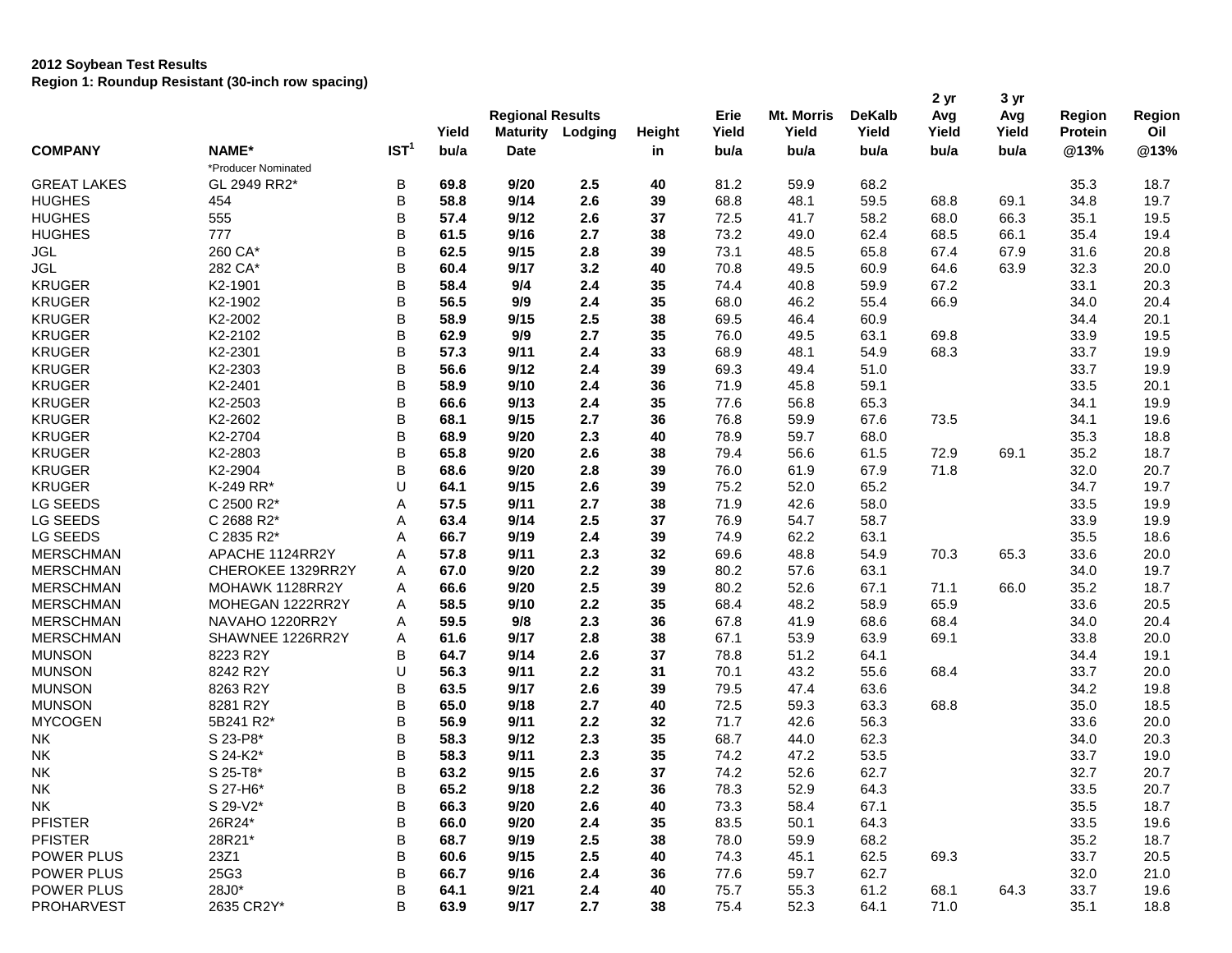## **2012 Soybean Test Results Region 1: Roundup Resistant (30-inch row spacing)**

|                         |                     |                  | Yield | <b>Regional Results</b><br><b>Maturity</b> | Lodging | <b>Height</b>  | Erie<br>Yield | <b>Mt. Morris</b><br>Yield | <b>DeKalb</b><br>Yield | 2 yr<br>Avg<br>Yield | 3 yr<br>Avg<br>Yield | <b>Region</b><br>Protein | Region<br>Oil |
|-------------------------|---------------------|------------------|-------|--------------------------------------------|---------|----------------|---------------|----------------------------|------------------------|----------------------|----------------------|--------------------------|---------------|
| <b>COMPANY</b>          | NAME*               | IST <sup>1</sup> | bu/a  | <b>Date</b>                                |         | in             | bu/a          | bu/a                       | bu/a                   | bu/a                 | bu/a                 | @13%                     | @13%          |
|                         | *Producer Nominated |                  |       |                                            |         |                |               |                            |                        |                      |                      |                          |               |
| <b>PROHARVEST</b>       | 2850 CR2Y*          | B                | 68.3  | 9/18                                       | 2.4     | 39             | 83.1          | 56.5                       | 65.2                   | 69.6                 |                      | 35.4                     | 18.6          |
| <b>PROHARVEST</b>       | 2866 CR2Y*          | B                | 69.9  | 9/17                                       | 2.4     | 40             | 83.8          | 57.4                       | 68.5                   |                      |                      | 35.6                     | 18.7          |
| <b>PROHARVEST</b>       | 2950 CR2Y*          | B                | 63.2  | 9/19                                       | 2.6     | 40             | 72.9          | 52.0                       | 64.8                   | 69.3                 |                      | 34.9                     | 18.6          |
| <b>RENK</b>             | RS 213 NR2          | U                | 61.4  | 9/12                                       | 2.4     | 34             | 78.6          | 43.9                       | 61.7                   |                      |                      | 33.8                     | 20.6          |
| <b>RENK</b>             | RS 241 R2           | U                | 55.9  | 9/9                                        | 2.2     | 33             | 70.4          | 42.7                       | 54.5                   | 70.3                 | 68.4                 | 33.7                     | 19.9          |
| <b>RENK</b>             | <b>RS 259 NRR</b>   | F                | 62.5  | 9/15                                       | 2.7     | 38             | 74.4          | 47.6                       | 65.4                   | 70.6                 | 69.4                 | 35.0                     | 19.6          |
| <b>RENK</b>             | <b>RS 263 NR2</b>   | U                | 65.9  | 9/17                                       | 2.5     | 36             | 77.5          | 53.3                       | 67.0                   |                      |                      | 33.7                     | 20.7          |
| <b>RENK</b>             | <b>RS 272 NR2</b>   | F                | 66.6  | 9/17                                       | 2.6     | 39             | 76.9          | 59.1                       | 63.7                   | 72.9                 |                      | 35.0                     | 18.8          |
| <b>ROESCHLEY</b>        | 2125 CRR2           | B                | 57.5  | 9/10                                       | 2.9     | 38             | 64.5          | 49.6                       | 58.5                   |                      |                      | 34.8                     | 19.9          |
| <b>ROESCHLEY</b>        | 2425 CRR2           | B                | 57.0  | 9/10                                       | 2.4     | 39             | 71.2          | 41.9                       | 57.8                   |                      |                      | 34.0                     | 19.7          |
| <b>ROESCHLEY</b>        | 2615 CRR2*          | B                | 64.2  | 9/16                                       | 3.0     | 37             | 78.4          | 53.4                       | 60.8                   |                      |                      | 35.9                     | 18.6          |
| <b>ROESCHLEY</b>        | 2815 CRR2*          | B                | 68.7  | 9/20                                       | 2.6     | 39             | 78.9          | 59.4                       | 67.7                   | 71.9                 |                      | 35.6                     | 18.5          |
| <b>STEYER</b>           | 2701 R2*            | A                | 62.2  | 9/17                                       | 2.5     | 39             | 70.6          | 53.1                       | 62.7                   |                      |                      | 35.2                     | 18.5          |
| <b>STEYER</b>           | 2702 R2*            | Α                | 63.3  | 9/15                                       | 2.7     | 37             | 74.3          | 52.7                       | 62.9                   |                      |                      | 35.1                     | 18.9          |
| <b>STEYER</b>           | 2801 R2*            | Α                | 67.9  | 9/23                                       | 2.6     | 38             | 85.3          | 53.7                       | 64.7                   |                      |                      | 34.2                     | 19.3          |
| <b>STEYER</b>           | 2803 R2*            | Α                | 68.6  | 9/18                                       | 2.7     | 37             | 81.4          | 57.3                       | 67.2                   |                      |                      | 34.4                     | 18.9          |
| <b>STINE</b>            | 22RC62              | B                | 57.7  | 9/10                                       | 2.4     | 35             | 73.1          | 42.4                       | 57.6                   | 67.2                 |                      | 33.9                     | 20.3          |
| <b>STINE</b>            | 24RB00*             | B                | 58.4  | 9/15                                       | 2.3     | 34             | 73.8          | 44.7                       | 56.7                   | 69.8                 |                      | 33.6                     | 20.0          |
| <b>STINE</b>            | 26RD02              | U                | 62.8  | 9/17                                       | 2.5     | 38             | 76.4          | 52.0                       | 60.0                   |                      |                      | 34.1                     | 19.8          |
| <b>STINE</b>            | 29RD22              | B                | 64.3  | 9/17                                       | 2.3     | 38             | 78.6          | 49.7                       | 64.6                   |                      |                      | 35.6                     | 18.8          |
| <b>STONE SEED GROUP</b> | 2R2203              | B                | 60.4  | 9/9                                        | 2.7     | 38             | 71.4          | 49.3                       | 60.5                   |                      |                      | 34.1                     | 19.8          |
| STONE SEED GROUP        | 2R2502              | B                | 55.6  | 9/10                                       | 2.3     | 33             | 66.5          | 48.0                       | 52.1                   | 69.1                 |                      | 33.5                     | 20.0          |
| STONE SEED GROUP        | 2R2702*             | B                | 64.2  | 9/18                                       | 2.8     | 36             | 74.0          | 55.3                       | 63.3                   | 72.3                 |                      | 33.7                     | 19.8          |
| STONE SEED GROUP        | 2R2801*             | B                | 68.9  | 9/20                                       | 2.3     | 39             | 80.4          | 60.0                       | 66.3                   | 74.4                 |                      | 35.2                     | 18.8          |
|                         | AVERAGE             |                  | 62.7  | 9/15                                       | 2.5     | 37             | 74.9          | 51.7                       | 61.6                   | 69.9                 | 67.3                 | 34.1                     | 19.7          |
|                         | L.S.D. 25% LEVEL    |                  | 3.1   |                                            | 0.2     | $\mathbf 1$    | 3.5           | 4.9                        | 4.3                    |                      |                      | 0.35                     | 0.21          |
|                         | COEFF. OF VAR. (%)  |                  | 9.2   |                                            | 14.9    | $\overline{7}$ | 5.0           | 10.0                       | 7.5                    |                      |                      | 1.9                      | 2.0           |
| <b>MATURITY GROUP 3</b> |                     |                  |       |                                            |         |                |               |                            |                        |                      |                      |                          |               |
| <b>ASGROW</b>           | AG 3231             | B                | 75.4  | 9/25                                       | 2.2     | 44             | 85.1          | 72.7                       | 68.4                   | 74.7                 |                      | 33.4                     | 18.5          |
| CHANNEL                 | 3105 R2*            | B                | 70.6  | 9/25                                       | 2.9     | 42             | 75.6          | 70.5                       | 65.7                   |                      |                      | 34.4                     | 18.7          |
| CHANNEL                 | 3106 R2             | B                | 72.7  | 9/23                                       | 2.6     | 45             | 82.9          | 69.8                       | 65.4                   |                      |                      | 35.5                     | 17.9          |
| CHANNEL                 | 3303 R2*            | B                | 73.4  | 9/24                                       | 2.9     | 44             | 79.6          | 73.0                       | 67.6                   |                      |                      | 34.0                     | 18.4          |
| CHANNEL                 | 3306 R2             | B                | 75.4  | 9/27                                       | 3.1     | 45             | 78.6          | 75.8                       | 71.9                   |                      |                      | 34.3                     | 19.1          |
| DAIRYLAND               | DSR-3232 R2Y*       | B                | 73.6  | 9/24                                       | 2.4     | 44             | 86.2          | 71.2                       | 63.5                   |                      |                      | 35.4                     | 18.5          |
| <b>FS HISOY</b>         | <b>HS 30A22</b>     | B                | 72.4  | 9/23                                       | 2.6     | 42             | 81.9          | 67.8                       | 67.5                   |                      |                      | 35.2                     | 18.5          |
| <b>G2 GENETICS</b>      | 1311                | B                | 70.3  | 9/22                                       | 2.9     | 45             | 80.0          | 71.0                       | 60.1                   |                      |                      | 33.8                     | 20.7          |
| <b>G2 GENETICS</b>      | 7310                | F                | 69.4  | 9/25                                       | 2.8     | 45             | 73.7          | 68.0                       | 66.3                   | 74.3                 | 71.2                 | 35.0                     | 19.2          |
| <b>G2 GENETICS</b>      | 7323                | B                | 72.0  | 9/25                                       | 2.8     | 43             | 75.1          | 73.1                       | 68.0                   |                      |                      | 33.7                     | 20.0          |
| <b>G2 GENETICS</b>      | 7334                | B                | 73.2  | 9/26                                       | 2.6     | 44             | 79.0          | 72.4                       | 68.0                   |                      |                      | 34.9                     | 19.4          |
| <b>KRUGER</b>           | K2-3103             | B                | 69.2  | 9/23                                       | 2.7     | 42             | 78.8          | 68.9                       | 59.8                   | 71.0                 | 69.9                 | 34.7                     | 18.9          |
| <b>KRUGER</b>           | K2-3104             | B                | 73.7  | 9/25                                       | 2.5     | 41             | 82.8          | 74.2                       | 64.1                   |                      |                      | 35.2                     | 18.5          |